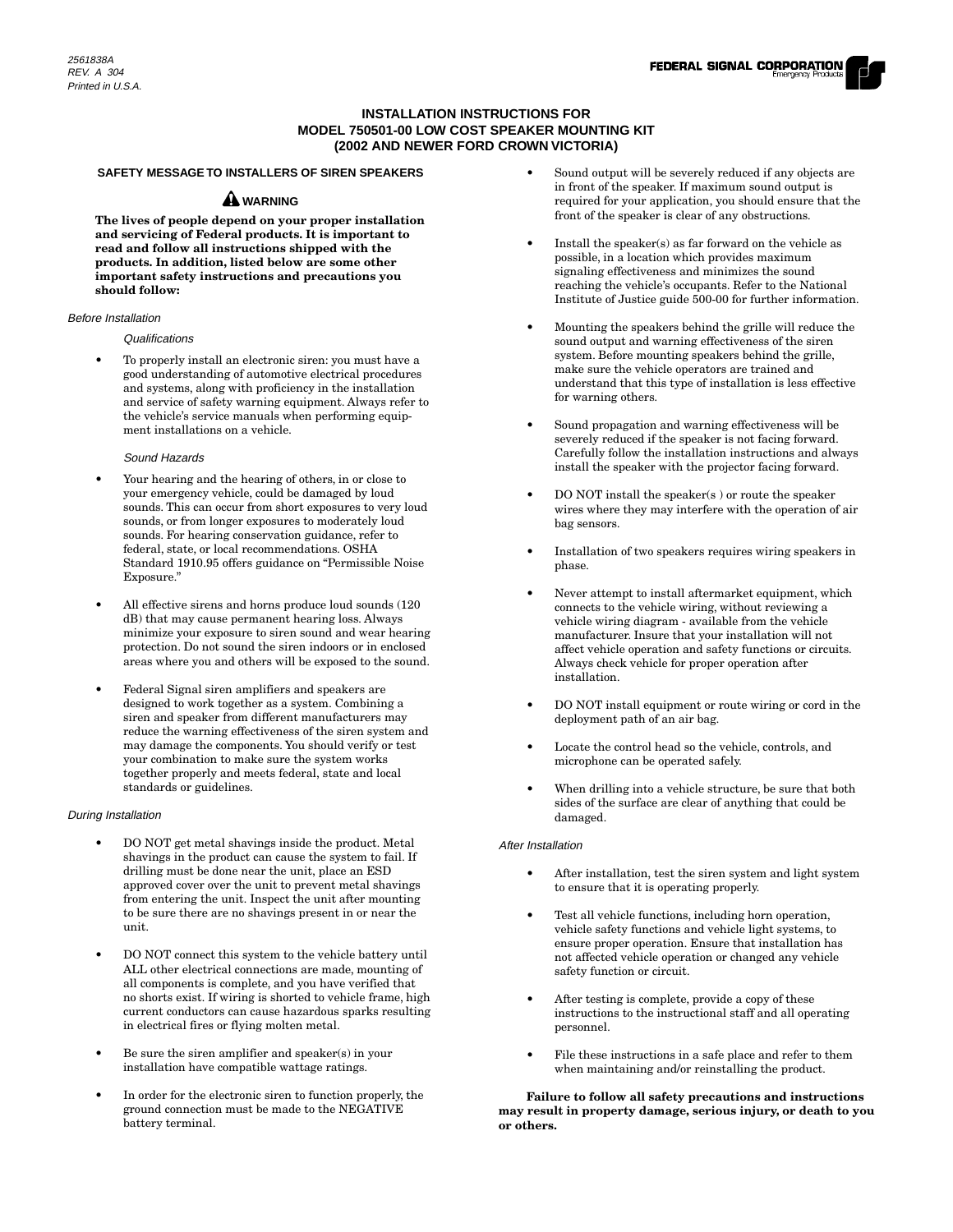## **A. GENERAL.**

The 750501-00 mounting kit is intended to be used with an AS124 (Model 750501) speaker. This kit allows the speaker to be mounted in the 2002 and newer Ford Crown Victoria.

# **B. UNPACKING.**

After unpacking the unit inspect it for damage that may have occurred in transit. If the unit has been damaged, do not attempt to install or operate it. File a claim immediately with the carrier, stating the extent of damage. Carefully check all envelopes, shipping labels and tags before removing or destroying them. Ensure that all parts in the KIT CONTENTS LIST have been included.

## **C. KIT CONTENTS LIST.**

| Qtv.           | Description                | Part Number |
|----------------|----------------------------|-------------|
| 1.             | Bracket Assembly, Main     | 8567153     |
| 1              | Bracket, Front             | 8650108     |
| 5              | Screw, 1/4" x 5/8", Type B | 7011165-10  |
| 5              | Lockwasher, Split, 1/4"    | 7074A015    |
| $\overline{4}$ | Bolt, 5/16-18 x 3/4"       | 7002A005-12 |
| 4              | Lockwasher, Split, 5/16"   | 7074A020    |

#### **D. INSTALLATION.**

1. Raise the vehicle hood. See figure 1. Locate the plastic panel between the radiator crossbar and the grill fascia.

2. Remove and retain the three plastic quarter-turn panel fasteners. Remove the plastic panel.

# **WARNING**

### **To avoid reduction of sound output and damage to speaker, ensure that speaker is mounted with wires protruding from the right side of the speaker when viewing it from the front.**

#### 3. Mount the speaker bracket as follows:

a. Remove and retain the existing bolt and washer on the right (driver) side of the hood latch mechanism. See figure 2.



Figure 1.

b. Slide the main bracket (8567153) in front of the hood latch mechanism from the right side of the engine compartment. When sliding the bracket, use caution to avoid disrupting the air bag sensor.

Slide the main bracket over the hood latch mechanism.

d. Reinstall the previously removed hood latch bolt and washer. Check the hood latch for proper operation.

e. Using the main bracket as a template, center punch five drill position marks on the radiator crossbar.

#### **CAUTION**

Before drilling holes in ANY part of a vehicle, be sure that both sides of the mounting surface are clear of parts that could be damaged; such as brake lines, fuel lines, electrical wiring or other vital parts. Note that the vehicle's air conditioning condenser, located directly below the two rear bracket hole locations, MUST be protected during the drilling operation.

f. Drill five 3/16" holes in the radiator crossbar at the drill position marks.

g. Secure the main bracket to vehicle using five 1/4" x 5/8" thread-forming screws and split lockwashers. See figure 3.

h. Attach the front bracket (8650108) to the main bracket (8567153) using four 5/16-18 bolts and split lockwashers. See figure 4.

4. Mount the speaker to the bracket using the 1/4-20 step bolts and hardware supplied with the speaker. See figure 5.

5. Connect the two leads from the speaker to the electronic siren's speaker cable. Refer to the instruction sheet packed with the electronic siren for additional details.

# **WARNING**

**All effective sirens and horns produce loud sounds (120 dB) that may cause permanent hearing loss. Always minimize your exposure to siren sound and wear hearing protection. Do not sound the siren indoors or in enclosed areas where you and others will be exposed to the sound.**

6. Test speaker for proper operation.

7. See figure 6. Remove area indicated in the plastic panel (removed in step 2) as shown.

8. See figure 1. Replace the plastic panel (removed in step 2) and secure in position using the previously removed plastic quarterturn fasteners.



Figure 2.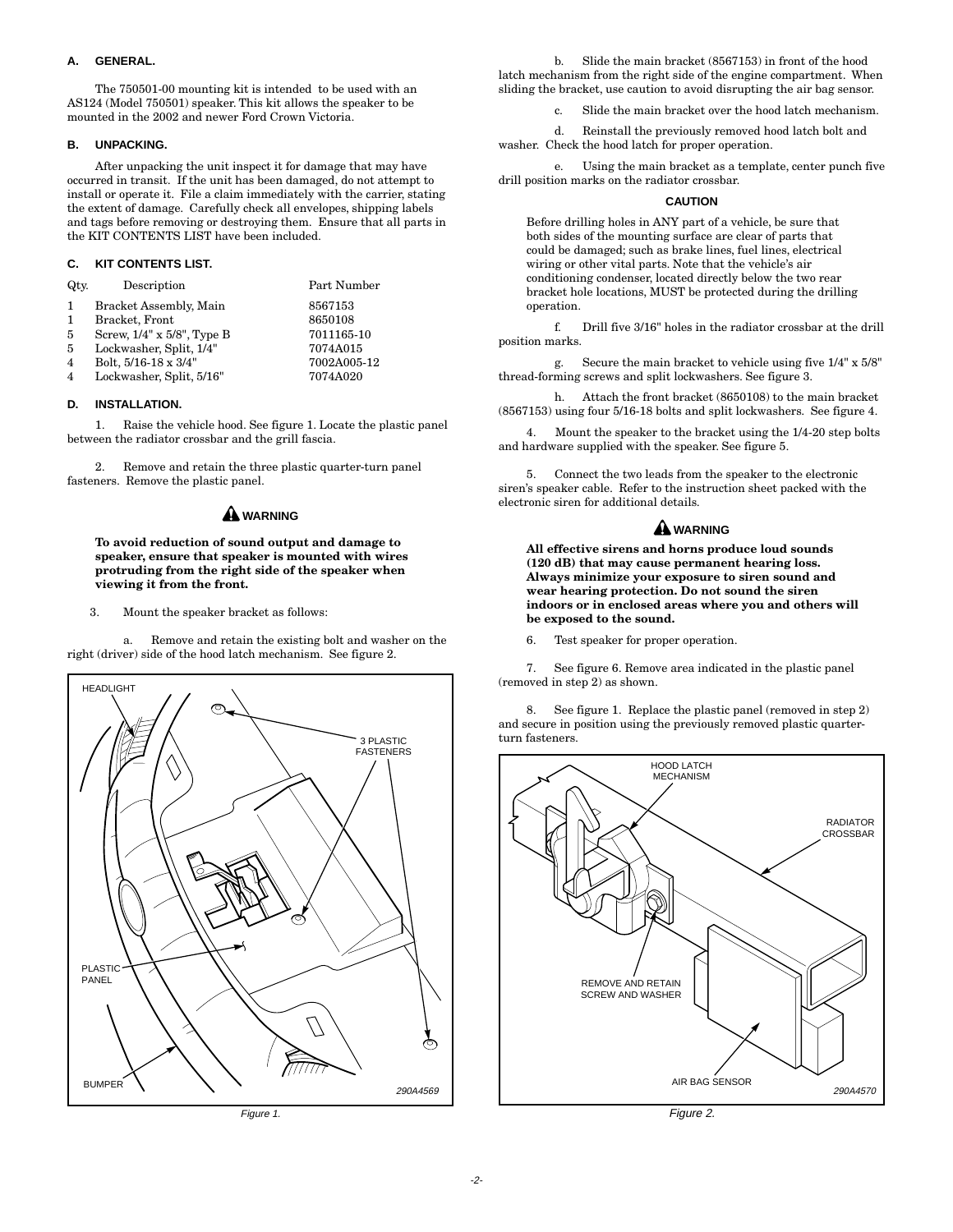

### **E. SERVICE.**

Opening the speaker will void warranty. This speaker has no field serviceable parts. The factory can and will service your speaker. If you are experiencing problems with the speaker, send it to:

Service Department Federal Signal Corporation 2645 Federal Signal Drive University Park, IL 60466

#### **SAFETY MESSAGE TO PERSONNEL SERVICING FEDERAL SIGNAL SIREN SPEAKERS**

# **WARNING**

**The lives of people depend on your proper servicing of Federal products. It is important to read and follow all instructions shipped with the products. In addition, listed below are some other safety instructions and precautions you should follow:**

• Read and understand all instructions in this manual before servicing the electronic siren or speaker.



- To properly service an electronic siren or speaker: you must have a good understanding of automotive electrical procedures and systems, along with proficiency in the installation and service of safety warning equipment. Always refer to the vehicle's service manuals when performing service on a vehicle.
- Electronic circuit and speaker repairs must be performed by a qualified and competent electronic technician.
- Your hearing and the hearing of others, in or close to your emergency vehicle, could be damaged by loud sounds. This can occur from short exposures to very loud sounds, or from longer exposures to moderately loud sounds. For hearing conservation guidance, refer to federal, state, or local recommendations. OSHA Standard 1910.95 offers guidance on "Permissible Noise Exposure."
- All effective sirens and horns produce loud sounds (120 dB) that may cause permanent hearing loss. Always minimize your exposure to siren sound and wear hearing protection. Do not sound the siren indoors or in enclosed areas where you and others will be exposed to the sound.
- DO NOT connect this system to the positive terminal of the battery until servicing is complete, and you have verified that there are no short circuits to ground.
- In order for the electronic siren to function properly, the ground connection must be made to the NEGATIVE battery terminal.
- After repair, test the electronic siren and speaker system to ensure that it is operating properly.
- Federal Signal siren amplifiers and speakers are designed to work together as a system. Combining a siren and speaker from different manufacturers may reduce the warning effectiveness of the siren system and may damage the components. You should verify or test your combination to make sure the system works together properly and meets both federal, state and local standards or guidelines.

### **Failure to follow all safety precautions and instructions may result in property damage, serious injury, or death to you or others.**